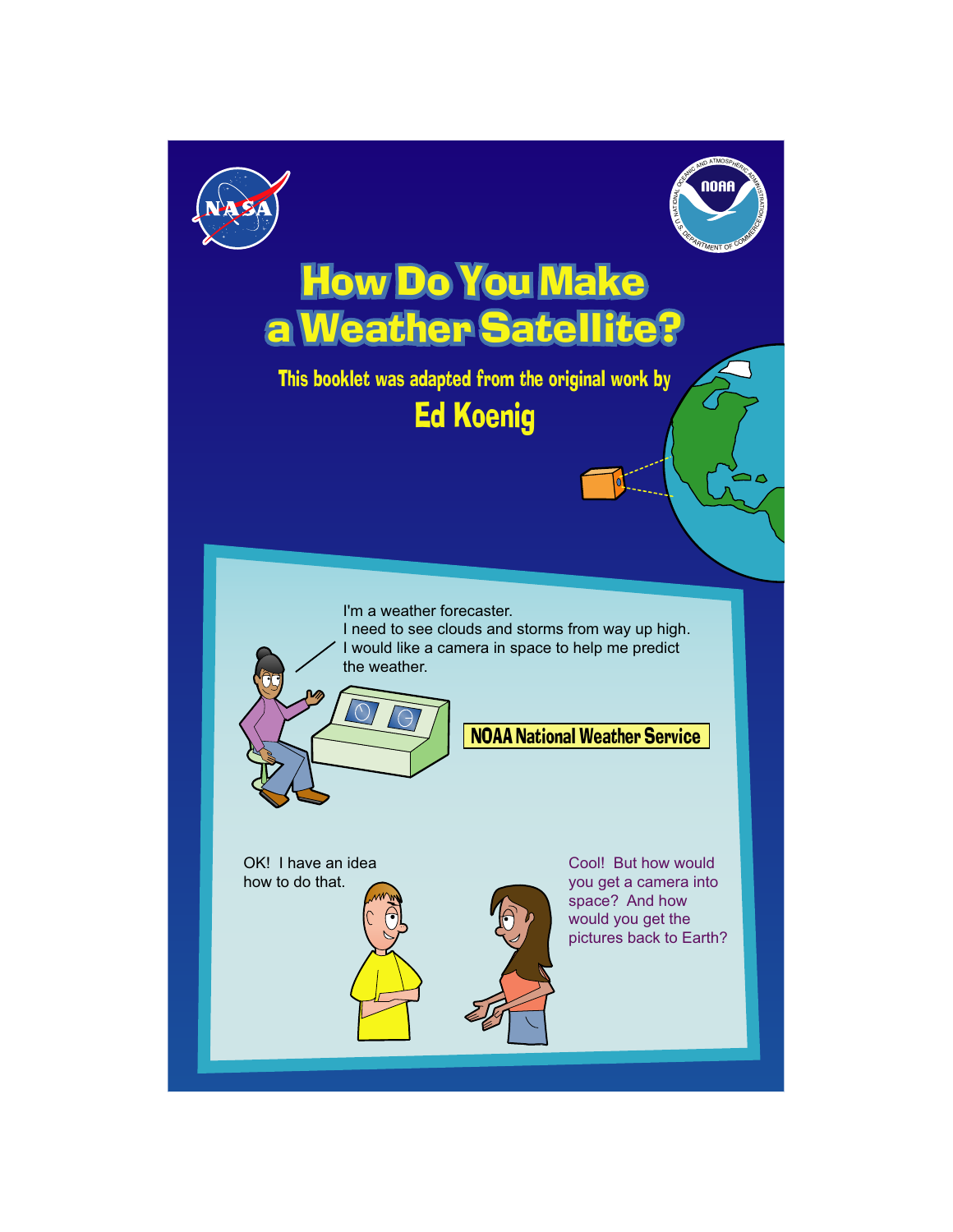Well, first let's talk about how you get anything into space and keep it there without it falling back to Earth.

Let's imagine a golf ball.

Now, my dad is a pretty good golfer. When he hits the ball with a club, it goes a long way

But if he hits it from the top of a hill, it goes even farther.

So, if my dad had super-human strength, do you think he could hit the ball all the way to the other side of the world?

2

**Maybe!**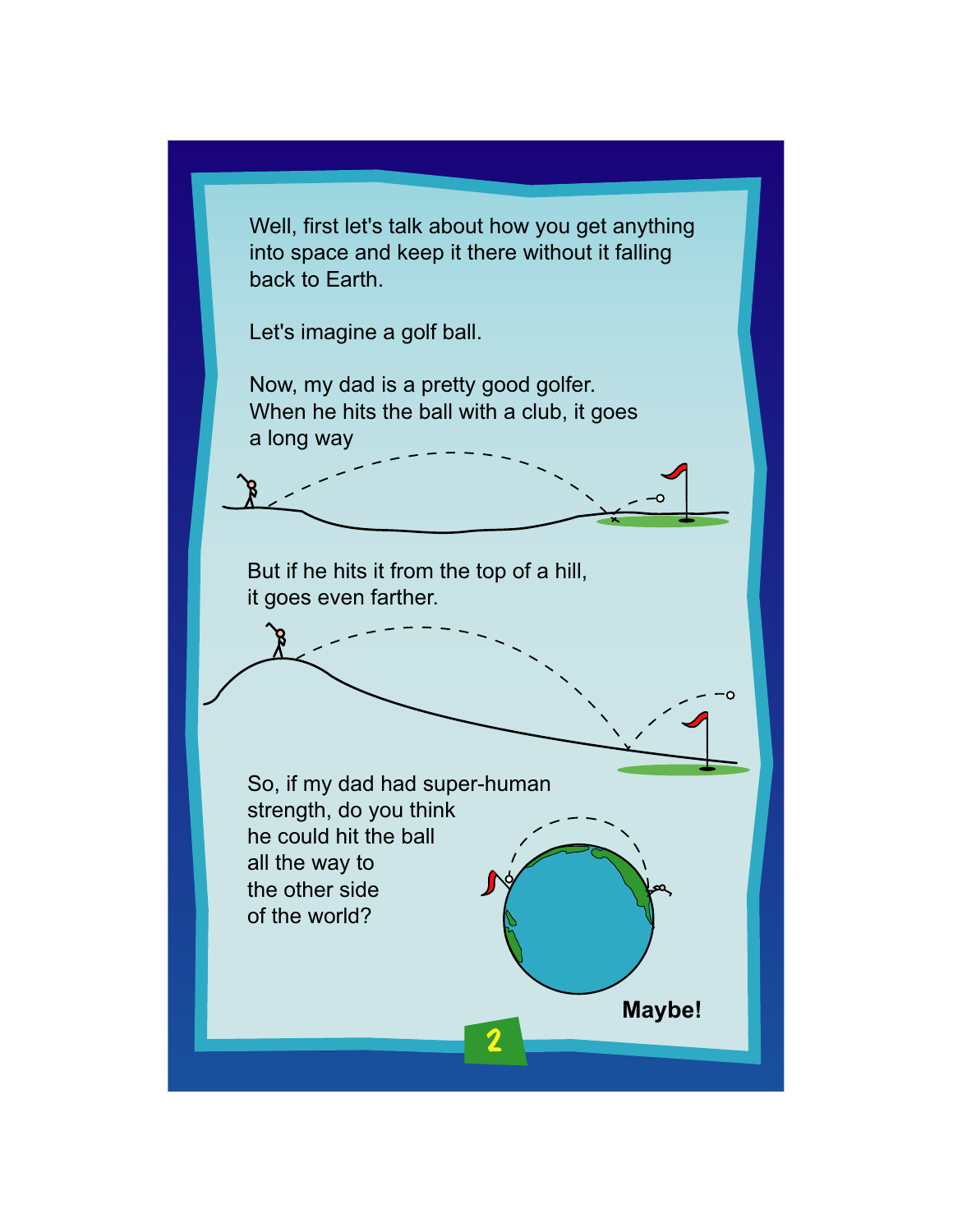If my dad were as strong as some super hero, he could hit the ball so hard and make it go so fast-about 17,000 miles per hour-that it would "fall" all the way around Earth!



It would become a **Satellite!**

If the ball could be thrown way up above most of Earth's atmosphere, there would be very little air to slow it down. So it could keep going around and around for a long time.

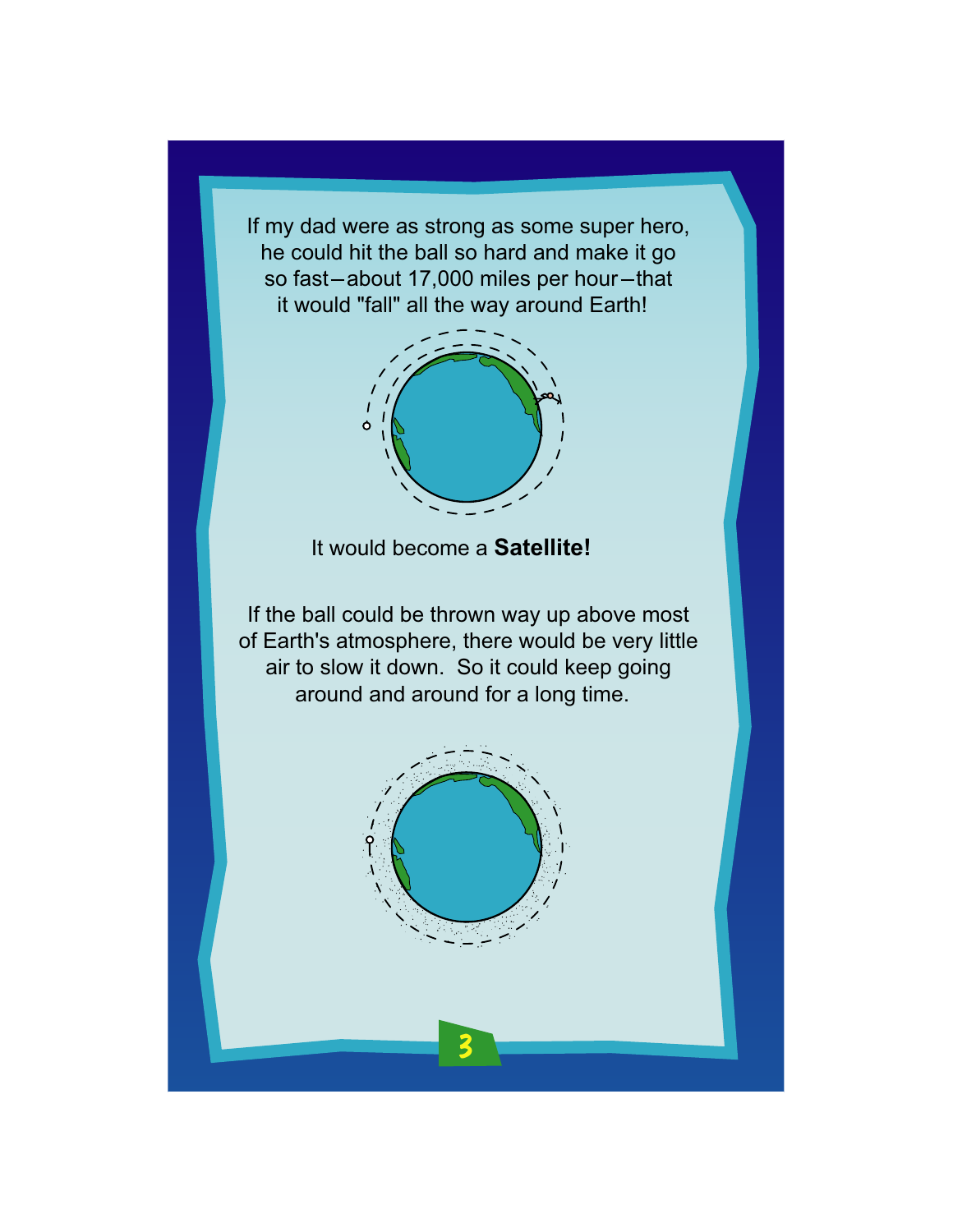If it would take the strength of a super hero to throw a golf ball around the world, imagine what it would take to throw a truck around the world!

A truck!? Could you even do that?



Sure!

Just attach the truck to a rocket and blast off. When the rocket gets above the atmosphere, have it turn and throw the truck. The truck will be in orbit.





But why would you put a truck in orbit?

4

So it can carry all the things needed to make a working weather satellite.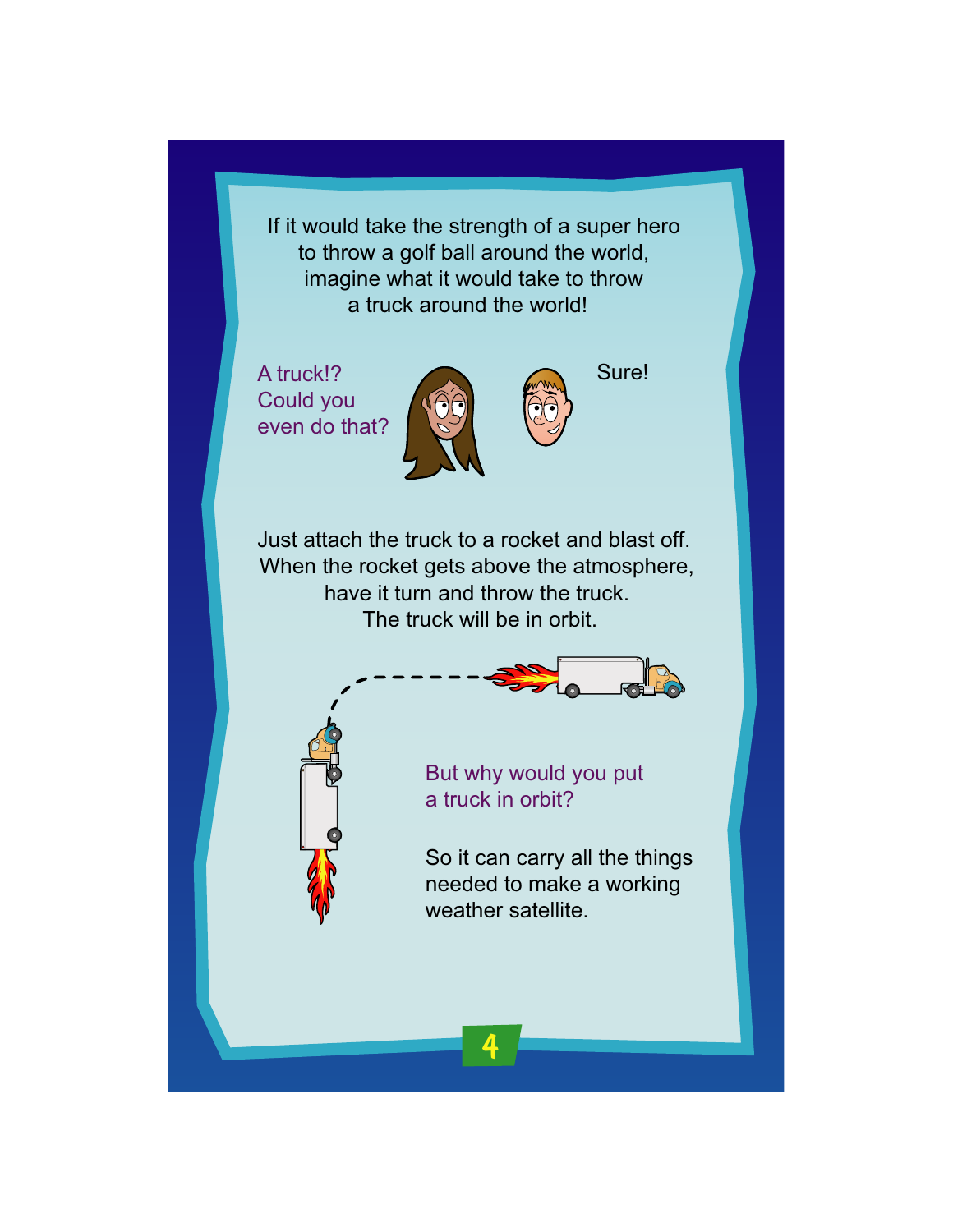### Like what?

One of the things we will need is an instrument to tell whether it's hot or cold down below.

How will that work?

I'm glad you asked! Would you like to try being a satellite temperature sensor?



Good! In your kitchen, place a tray of ice near a bowl of hot tap water.



Move your hand over the ice, then over the hot water. Do you feel the difference?



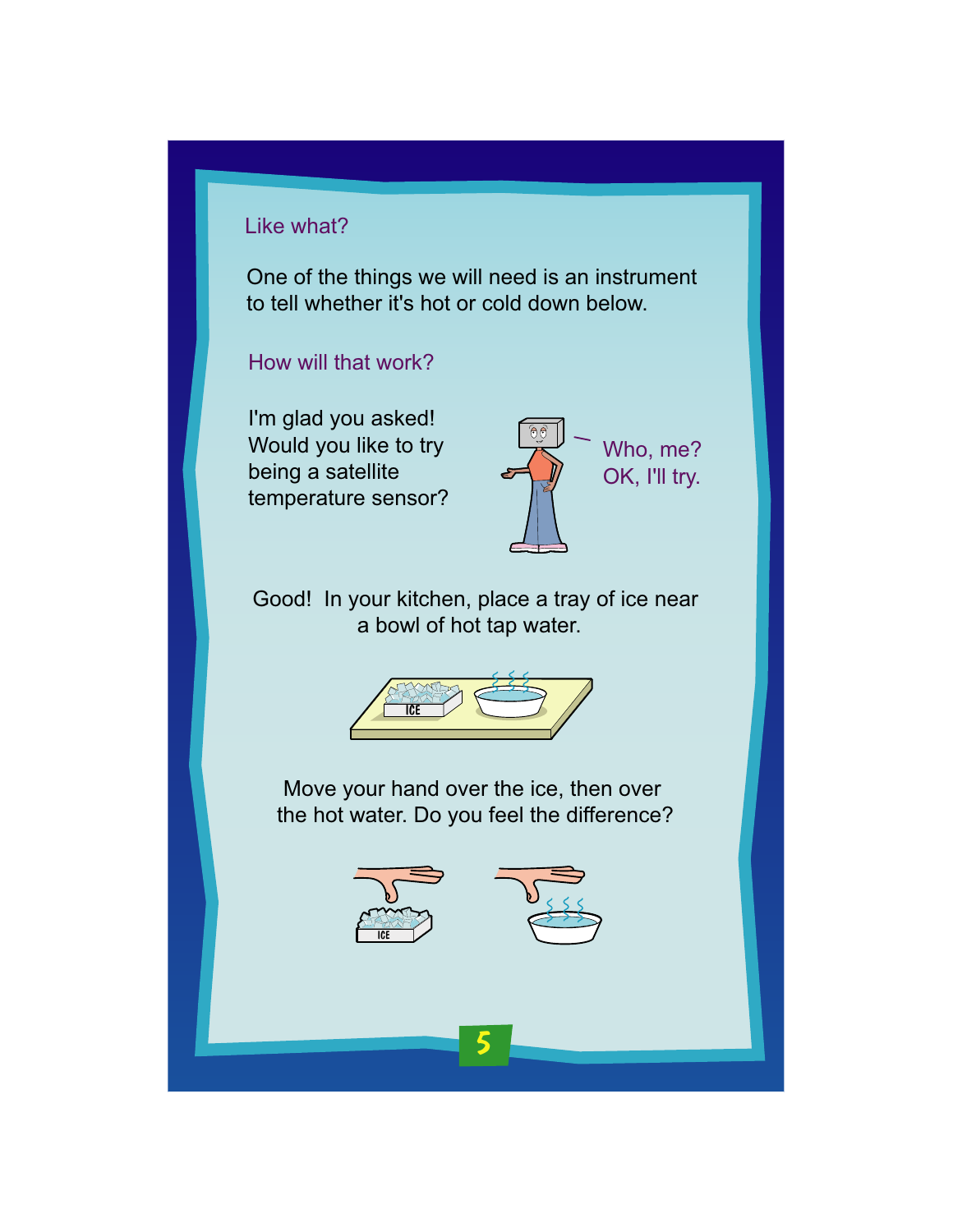You are now a heat sensor! To give your temperature reading, say "Hmm" if you don't feel any particular temperature. Say "Brrr" when you feel cold. Say "Wow" when you feel heat.

Meanwhile, I'll be the weather forecaster and draw on a chalkboard or paper. I'll move the chalk or pencil in the same direction as your hand is moving, making a straight solid line for "Hmm," a zig-zagged line for "Wow," and a dotted line for "Brrr."



The cold area could be the North Pole or a cloud. The hot area could be a desert.

Instead of a hand in orbit, satellite builders use a little sensor chip, which changes an electrical current, depending on whether it senses hot or cold.

6

ICE

SENSOR COLD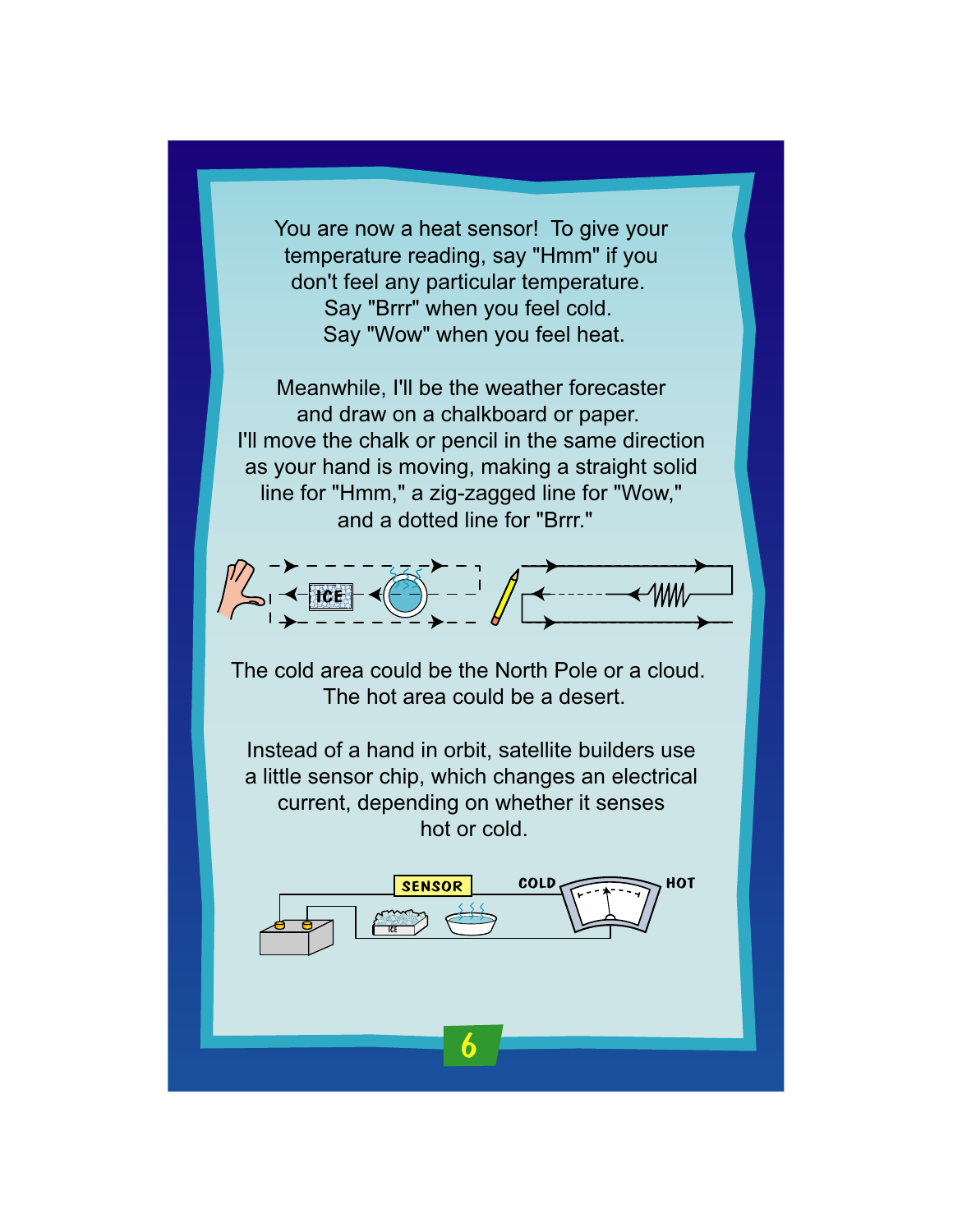We will also need a camera, of course. Better make it a digital-type camera,

> since there will be no way to get the film back.



But how can the camera see a cloud from way up in space?

Have the camera be attached to a telescope!



But won't a telescope see only a tiny part of Earth at a time?

Good thinking! So, use a moveable mirror to scan around and reflect the image of different parts of Earth into the telescope lens. That way, the camera can record pictures of each of the different views.

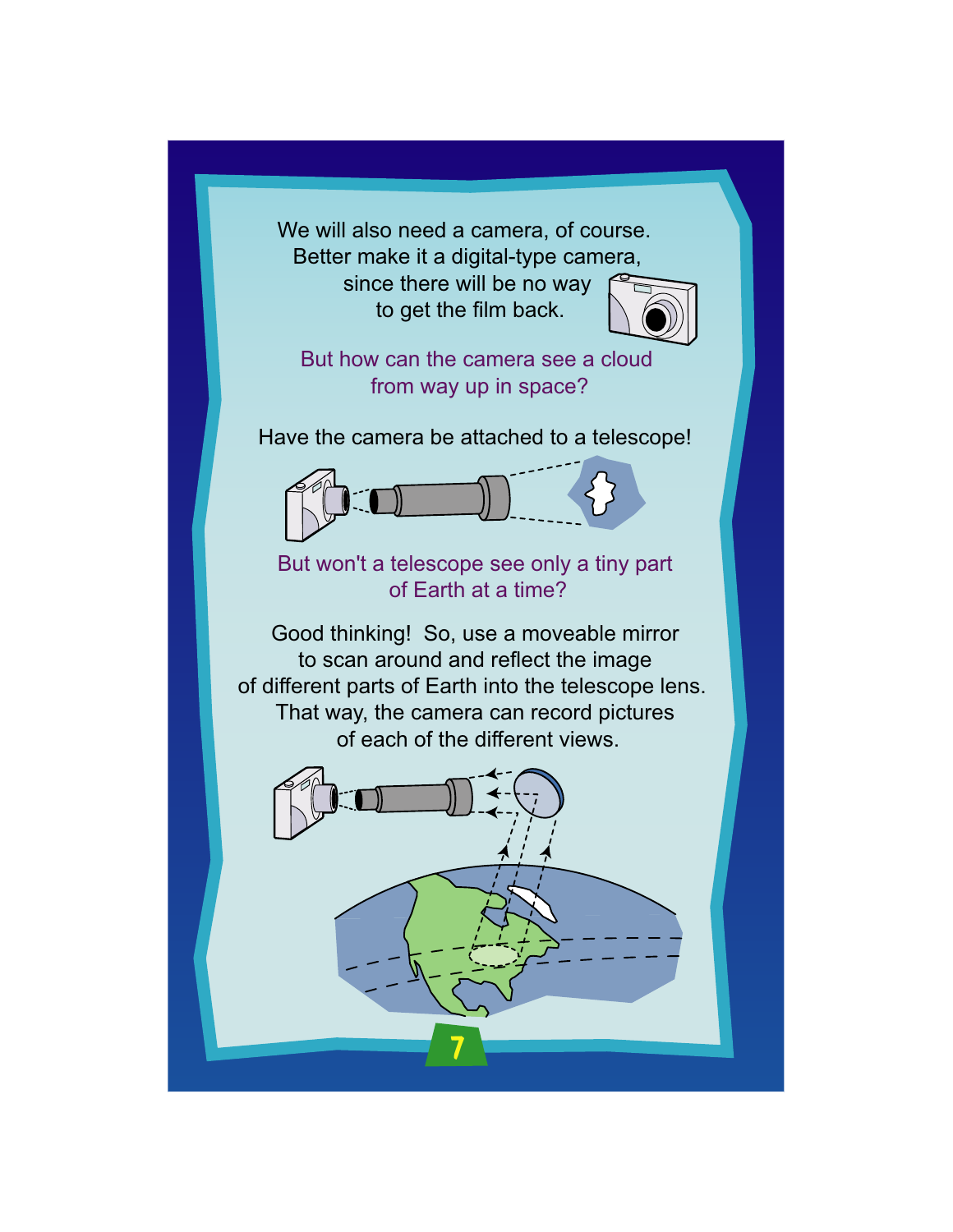Now we have our sensor, telescope, and scan mirror. What else do we need?

**Communication!** We need a transmitter to send information from the satellite to the satellite operations control center on Earth. And we need an antenna on the satellite so it can receive instructions from the command center.



We will also need a way to make and store electricity for the camera, scan mirror, transmitter, and a computer to control everything. We can use solar cells to convert sunlight to electricity, and batteries to store the electricity.

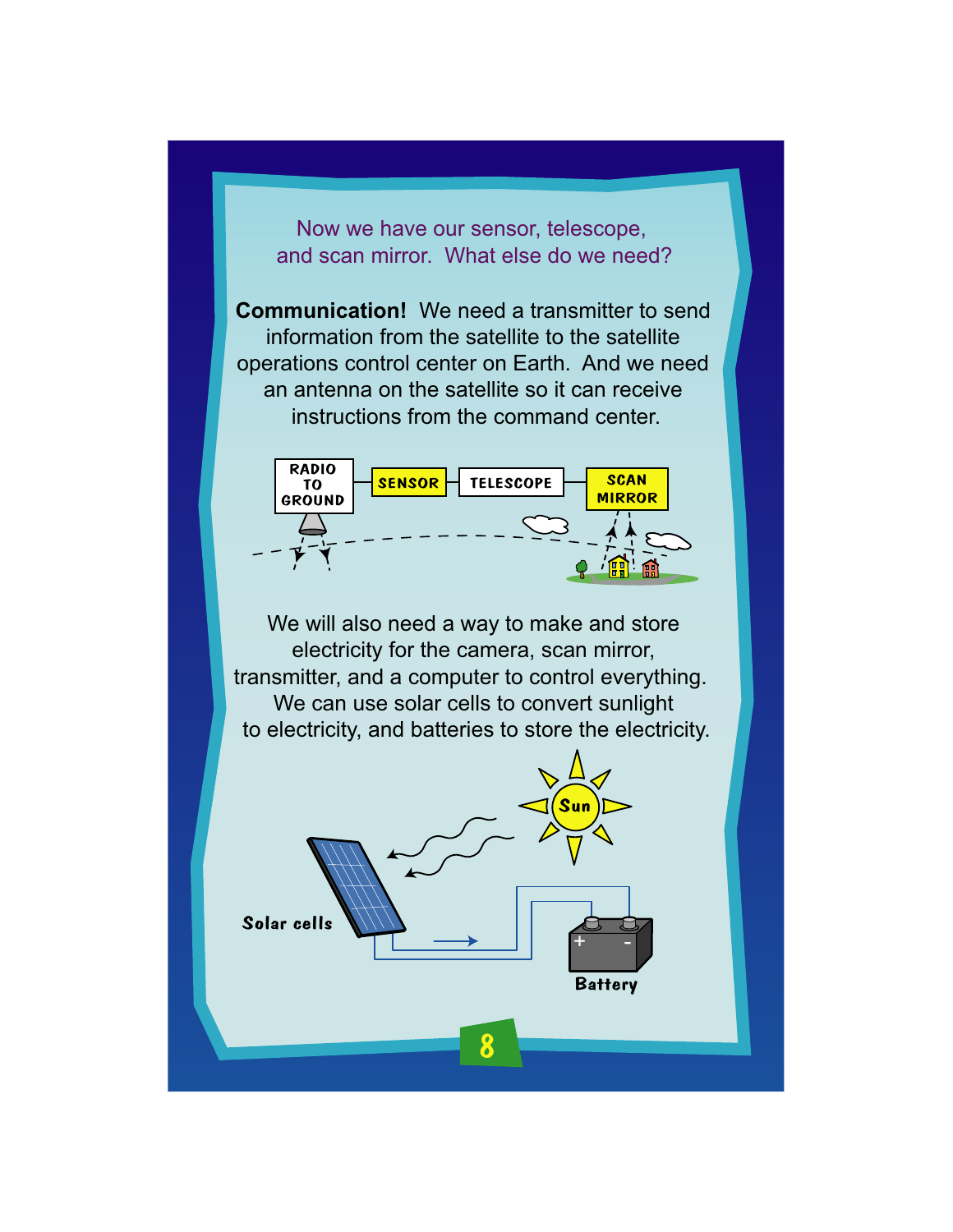# But what about the truck?

Oh, right! We fill it with sensors, telescope, scan mirror, transmitter, antenna (to receive signals from Earth), solar cell array, and batteries, plus a computer and controls to operate everything.

We don't need the cab, engine, or wheels, so let's leave them behind.



Now, send it into orbit and let it get to work!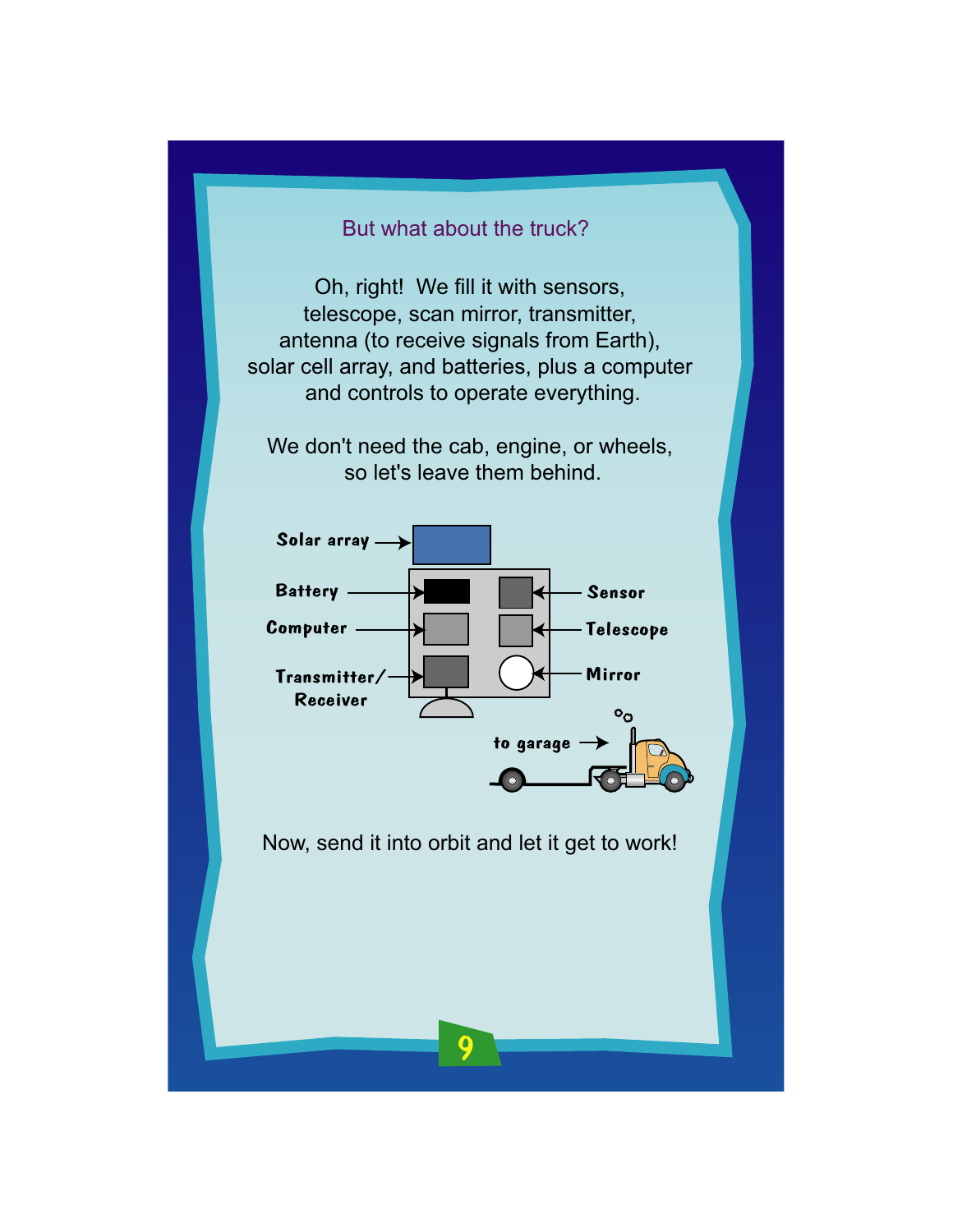## **Here is a real weather satellite. This one is called a POES.**



It orbits 14 times a day, about 500 miles above Earth. It passes nearly over the North and South Poles. With Earth rotating below, each POES passes over your area twice each day. Heat sensors measure the temperatures of the oceans, the land, the air, and the clouds.



NASA builds and launches these satellites. NOAA pays for and operates them. NOAA runs the National Weather Service, which uses information from POES to predict weather days and weeks ahead. This information also helps scientists study how the climate is changing over longer periods. It helps with studies of vegetation, pollution, sea ice, ozone, and El Niño conditions.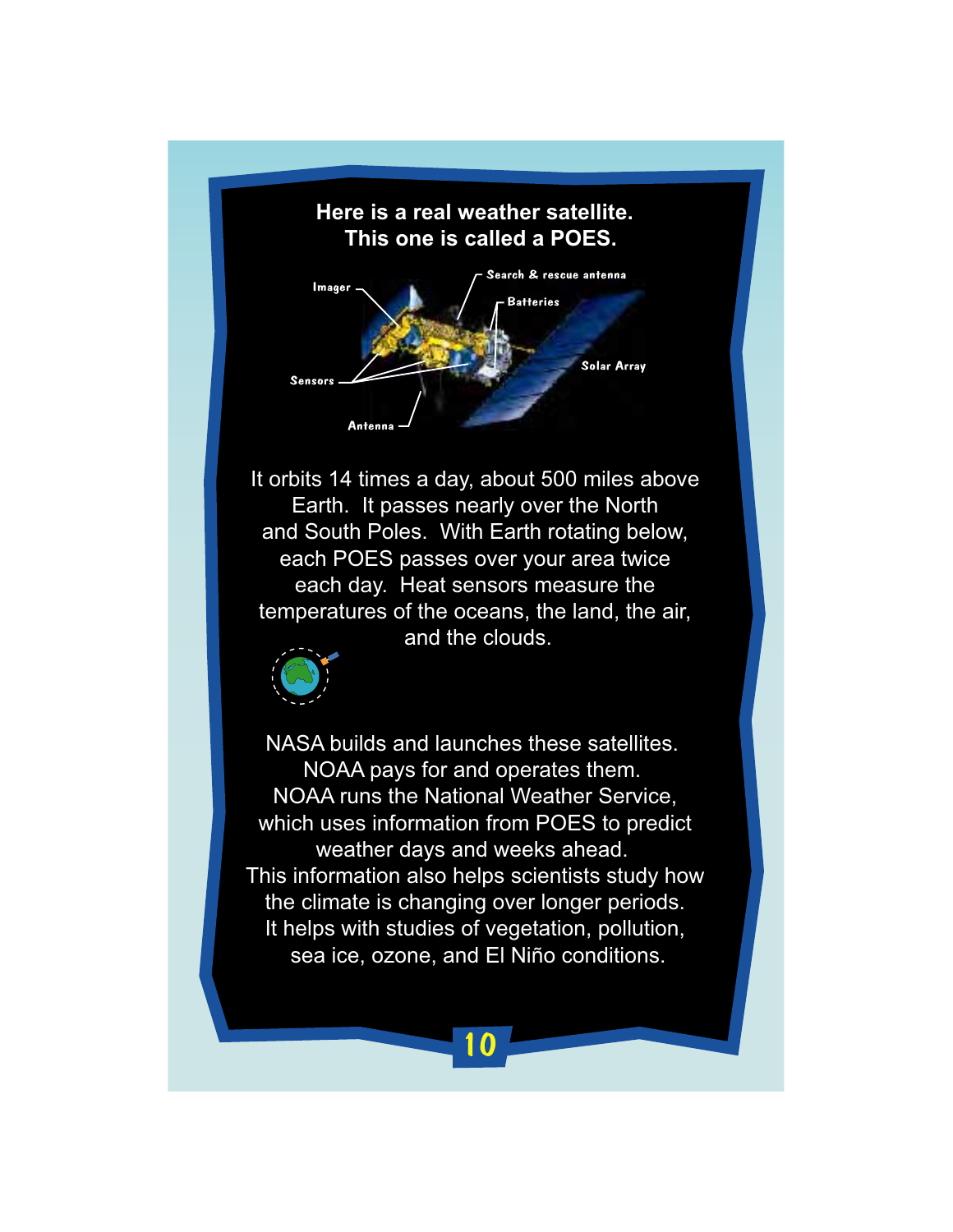